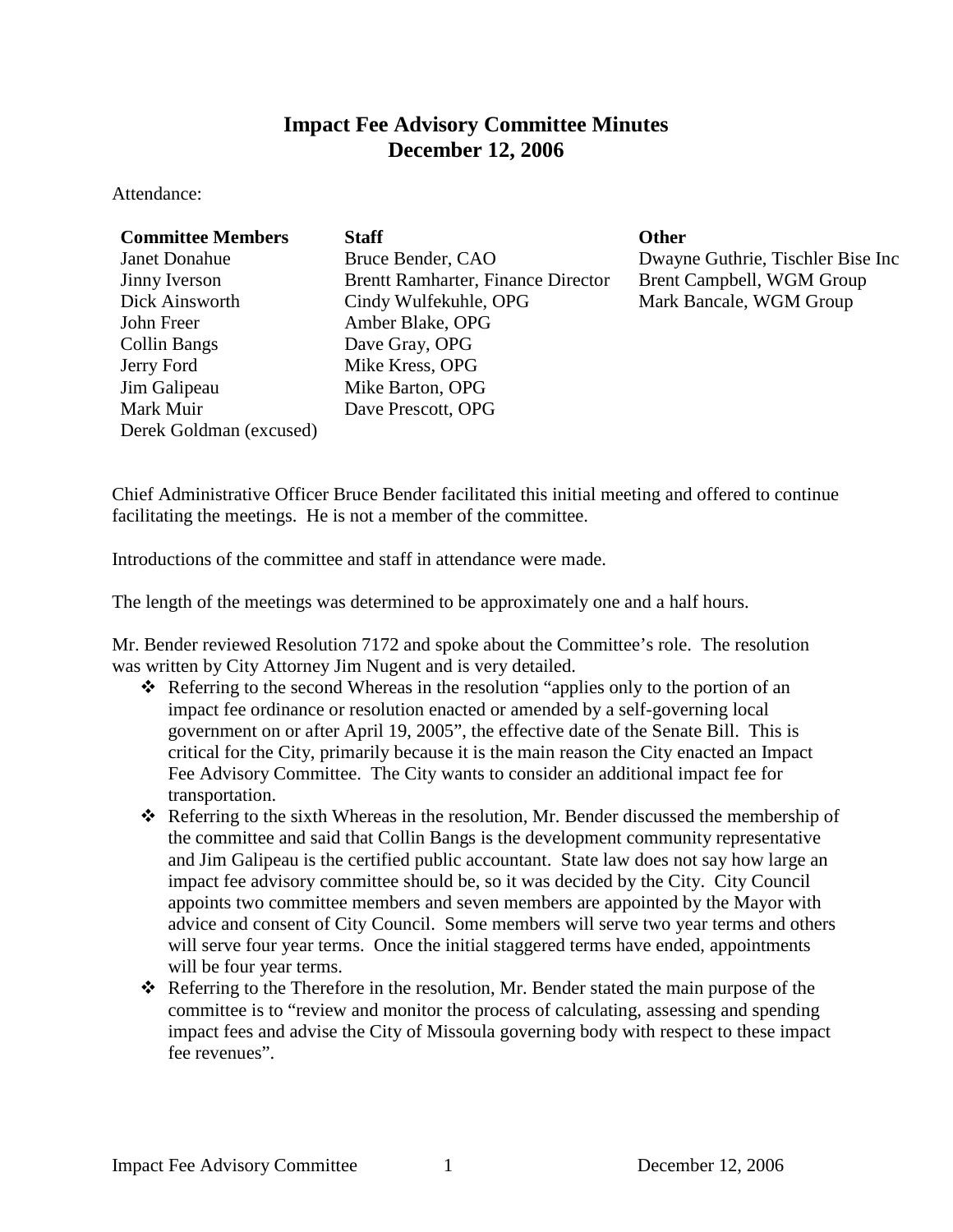Mr. Bender stated the purpose of this meeting is to review and monitor the process of calculating and assessing an impact fee, specifically a transportation impact fee. The City asks the Committee to focus on the new impact fee being proposed. Eventually the committee will help determine how impact fees will be spent. Growth in the Mullan Road area has generated questions about what the City is doing about the major arterials around the area. This issue was discussed by Transportation Policy Committee members and a decision was made to allocate federal and state transportation planning funds to hire a consultant. Tischler Bise was selected to do the study and Dwayne Gutherie with the firm has been working on the study for about three months.

Mr. Bender explained staff from City and County Public Works Departments have been working with the consultant to develop a transportation impact fee. This committee is the first step in getting feedback from the community. The draft impact fee has not been presented to the governing body; however, Ed Childers, as City Council President, has been part of the group working with the consultant. This is the first phase of a three phase process. The first phase is where the general process is discussed. The proposed ordinance will be presented to the elected officials for approval in phase two. The third phase is finalizing the ordinance in advance of its implementation.

Mr. Bender asked for questions about the committee's role or about the purpose of the meeting.

- $\cdot$  Jim Galipeau stated he was not aware that the Committee was going to be addressing something that has been worked on for three months and asked if the Committee was expected to go through all the handouts and give advice in an hour. Mr. Bender said the information would be presented to the Committee during this meeting. Subsequent meetings will be held to discuss the information.
- Janet Donahue asked about the timeline. Mr. Bender said the consultant's work is mostly done and the City is now entering the public process phase. The goal is to present the study to the governing body for approval within the next three months. Finance Director Brentt Ramharter said the new fees would go into effect in the new fiscal year. Mr. Ramharter said the budget process starts around February and the City needs to know what the plan is by that time.
- $\cdot$  Mr. Galipeau asked if the meetings are open to the public. Mr. Bender said yes. Meeting agendas are posted on the City's website in advance of meetings. It is a City committee so the meetings are recorded and the minutes are on the website.
- Mark Muir asked if the group could be convened on other occasions to consider impact fees other than the transportation impact fee. Mr. Bender said the purpose of this meeting is to go through how the transportation impact fee was formulated. Once that work is done, the Committee would be asked to review the proposed ordinance and monitor how the City spends the fee generated revenue. At a meeting later this year, a report on current impact fees and revenue collections will be presented to the Committee.
- $\triangleleft$  Collin Bangs asked if the committee will formally recognize the sewer fee as an impact fee. Mr. Bender said the City does not consider the sewer fee an impact fee and that a detail of the definition of an impact fee can be presented at a later meeting.

Dwayne Guthrie presented a PowerPoint. He stated that WGM Group has been helping Tishchler Bise with the cost analysis and the Mullan Road plan. Tischler Bise is a national firm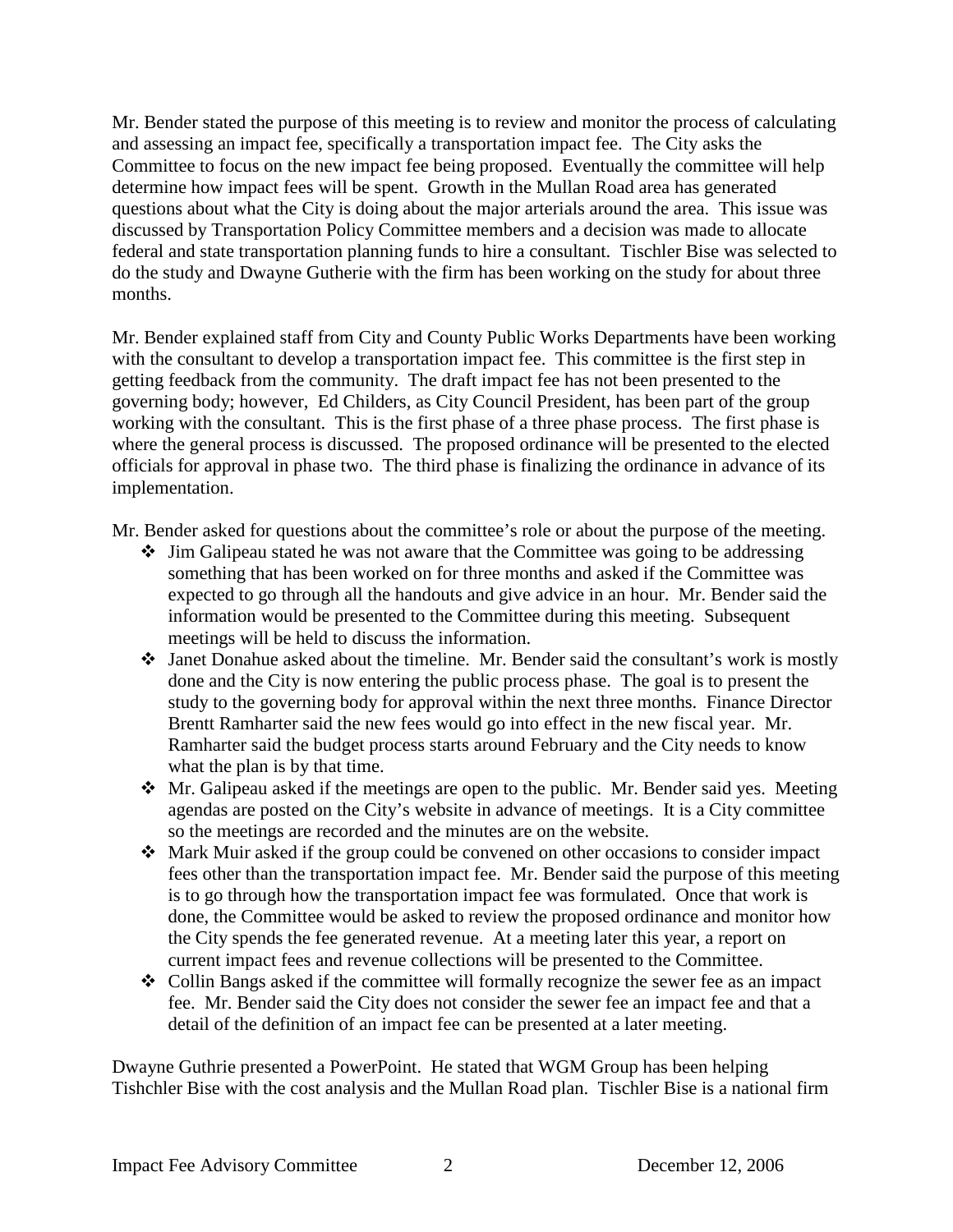that do impact fee studies all over the nation. There are other communities in Montana working with transportation impact fees. Mr. Bender asked which communities. Mr. Guthrie said that Polson is doing water, sewer and parks and Gallatin County is doing road and fire.

Below are links to the PowerPoint slides. Under each link are specific points Mr. Guthrie made reference to or questions that were asked with the responses.

## Slides  $1 - 5$

- Slide 2: LOS means Level of Service
- Slide 2: Mr. Galipeau asked if the 2/3 majority is by City Council and Mr. Guthrie said yes.
- Slide 3: Mr. Guthrie made note of the second bullet point. The impact fees do not go into the general fund. They have to be accounted for separately and can only be used for growth related capital improvements. Provides additional infrastructure specifically related to growth.
- Slide 4: A lane mile is one lane wide asphalt a mile long.
- $\div$  Slide 4: Dollars for lane mile can include landscaping along road and sidewalks, the bike lane, engineering costs for designing the road and costs for traffic lights.

## Slides  $6 - 10$

- Mr. Guthrie said most of the time was spent working on the Wye-Mullan Road area because it has some specific problems. He mentioned the [Draft Road Impact Fee](ftp://www.ci.missoula.mt.us/Documents/Mayor/IFAC/061212FeasibilityDraft.pdf)  [Feasibility for the Wye-Mullan Area](ftp://www.ci.missoula.mt.us/Documents/Mayor/IFAC/061212FeasibilityDraft.pdf) dated December 9, 2006 that was handed out at the meeting and stated that the committee needs to look at the development projections that drive the project and Appendix A – Demographic Data.
- Slide 7: Map shows Mullan Road area and the airport/I-90 area. Fees collected would be earmarked for the Mullan Road area only, not for the regional travel area around the airport and I-90.
- Slide 8: Impact fees generally do not work well for the top end or the bottom end, but work well in the middle three classifications.
- Slide 8: Mr. Bangs asked who pays for the minor arterials now. Mr. Guthrie said what has been built up to now has been paid for by the private sector. The state has said there are major problems in the area and the city has to come up with a solution. Mr. Bender said if the minor arterial is a designated state route, the state maintains it. Mullan Road is a designated right-of-way, and is maintained by the state. Reserve Street was built with state and federal funds. Mr. Bangs asked if state funds were used the last time Mullan Road was improved and Mr. Bender said yes.
- $\cdot$  Slide 9: Map: the development community has been making most of the improvements and will continue to do so on the internal system. Key improvements to Mullan Road itself, starting at Reserve Street going west are needed, including specific interchange improvements to facilitate traffic egress onto Mullan Road.
- Slide 10: WGM Group has provided cost estimates for nine specific projects, listed in priority order. Improvements for Mullan Road will start at Reserve Street and go west.

Slides  $11 - 15$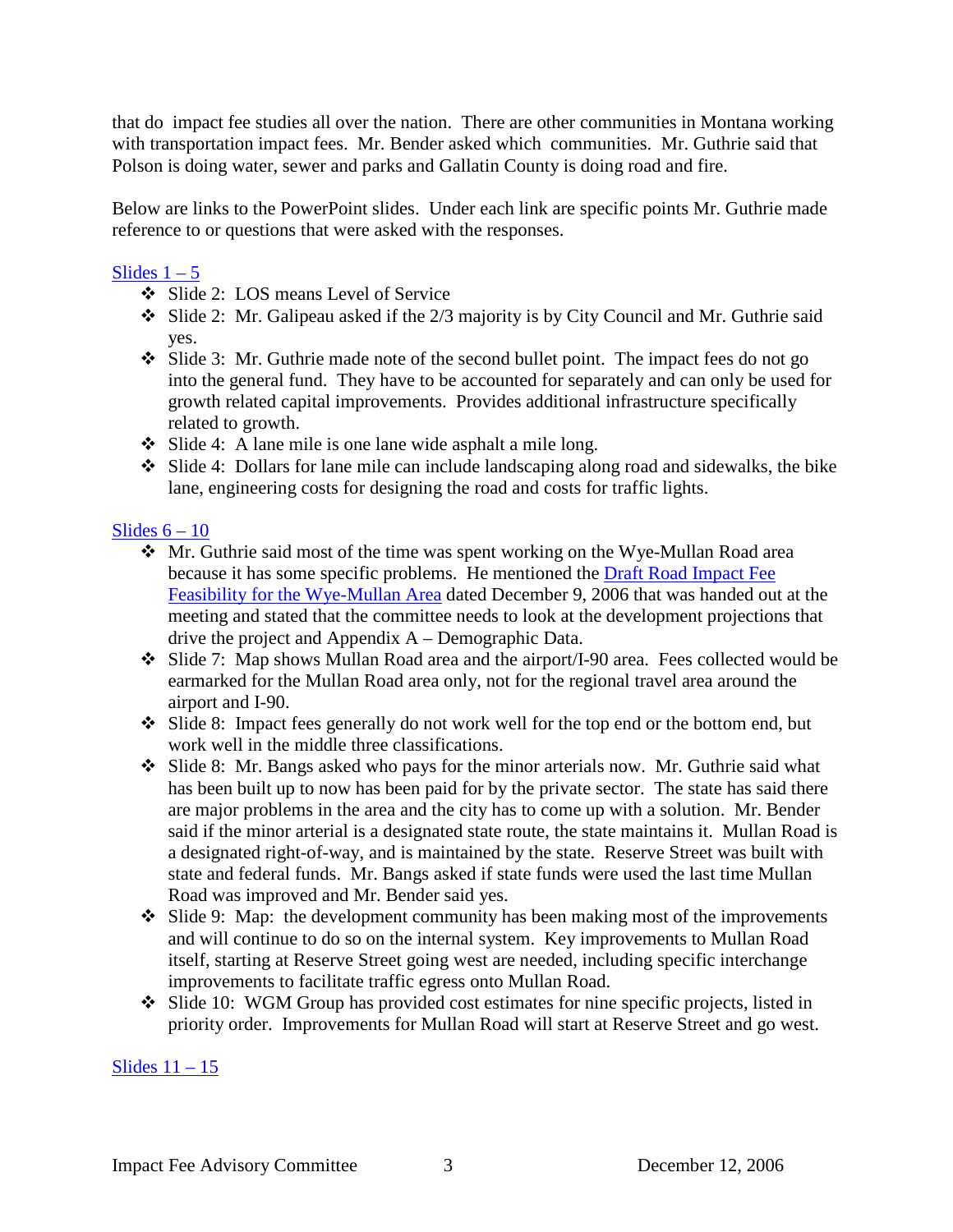- Slide 11: shows the area south of Broadway, west of Reserve, north of the river and going as far as the city annexes. The map also shows the growth plan for the city and the second runway for the airport. The airport property is in gray.
- $\cdot$  Slide 12: Mr. Guthrie pointed out the second bullet and explained that the parcels having direct vehicular access only from Broadway to Reserve Street are not going to be using the internal circulation system. An exemption from the impact fee is proposed for parcels with direct vehicle access from the internal circulation system. Also, parcels within the England Boulevard SID would be exempt because they are funding a similar type of improvement.
- Slide 12: Mrs. Donahue asked why the airport is not included in the growth. Brent Campbell said it is included in the assessment area and will be assessed, but it will be airport oriented and industrial, not residential.
- Slide 12: Mr. Bangs asked if there is any talk with the county to make it a joint project. Mr. Guthrie spoke of the last bullet, the urban portions will be annexed by the City. The County could require citizens outside of the city to pay the impact fee as they are using the improvements. Mr. Campbell said Phantom Hills is in the study area and have been assessed a fee by the County. Mr. Bangs asked if the study takes into consideration that Phantom Hills residents are paying. Mr. Guthrie said it was not taken into consideration on the cash flow as County revenue was not included in the calculations.
- Slide 13: Mr. Guthrie said the Mullan Road area is capturing about 25% of the development for the entire city. Projections show that 25% of city residents will be using Mullan Road by the year 2025.
- Slide 15: Mr. Bangs asked if the impact fee is adjusted depending on how far citizens are traveling. Mr. Guthrie said it is based on averages such as average household size and average trip generation rates.
- Slide 15: Mr. Galipeau asked if the calibration is per square foot of house. Mr. Guthrie said everything is based on housing units, not on size.
- Slide 15: HU is housing units and KSF is one thousand square feet for nonresidential.

### Slides  $16 - 20$

- $\div$  Slide 19: Impact fees are only covering about half the cost of the improvements.
- $\cdot$  Mr. Bangs said when Tischler did the study in 2003, they said transportation impact fees could not be justified because the City didn't pay for transportation infrastructure. It was paid for by the state, the federal government or the money that came back to the City as part of the gas tax. What has changed? Mr. Guthrie said less state money is available for improvements now.

Mr. Bender said the state law has changed. State law says that transportation impact fees are now valid. He also said the approach is different because the City is looking at the plan base, which is looking at the future. The improvements have to be made and there is not going to be any federal money available. Mr. Campbell said previously, the way the gas tax was set up was that gas tax money at the state level was for road improvements to take care of existing deficiencies. Mrs. Donahue said the City is trying to prevent deficiencies in the future. This is a different approach that legislature has given local governments. Mr. Ramharter stated the Mullan Road area is an expensive part of town. Part of the money can come from impact fees, but other money will be needed also.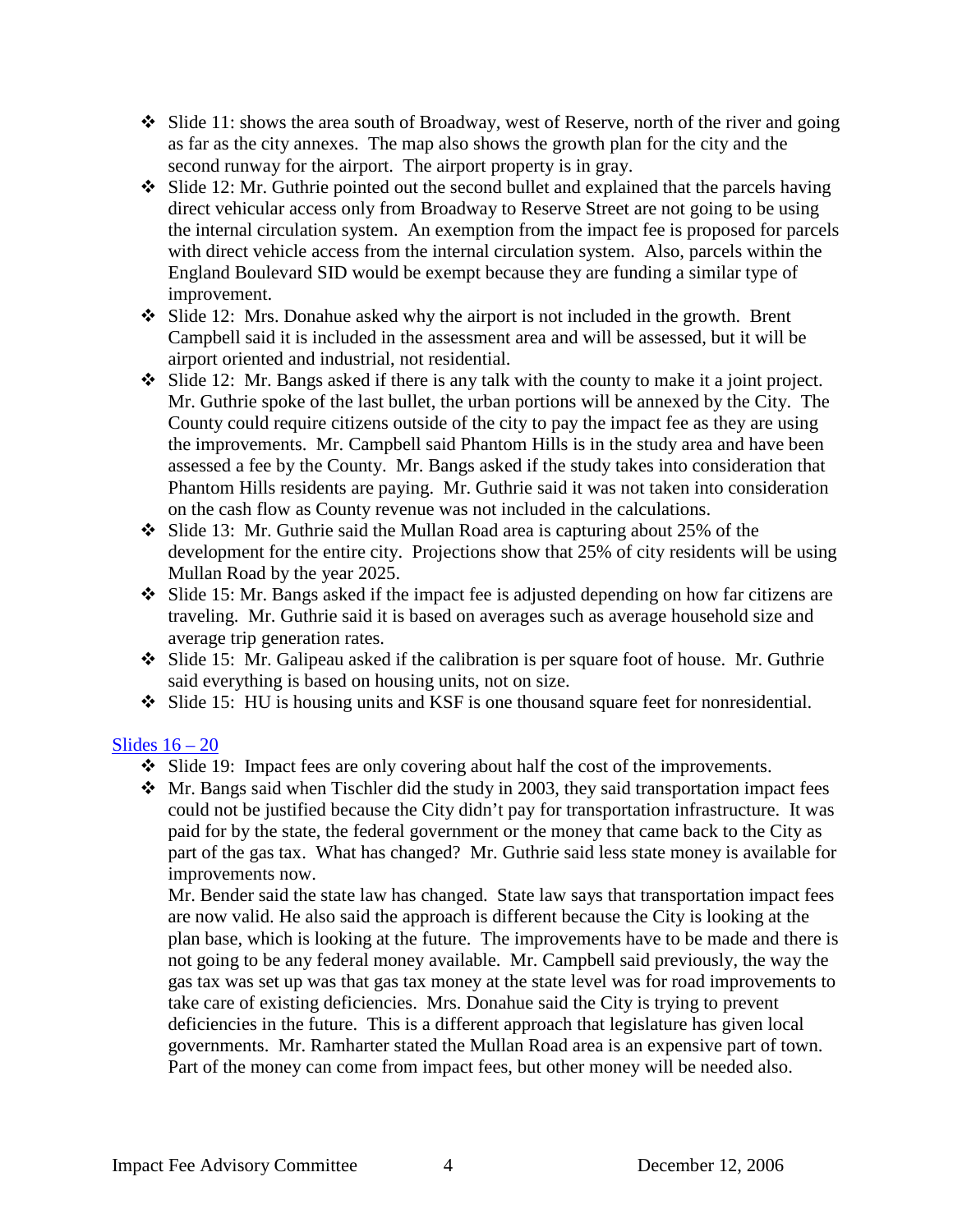- Mr. Galipeau asked where the \$900,000 difference will come from. Mr. Ramharter said it will work like most projects. Some money might come from the transportation plan funding allocations and some from SID's. The Mullan Road area will be built incrementally based on the 18 year plan. Mike Kress said there will be bonding possibilities as well. Mr. Galipeau asked if \$11 million coming from impact fees and another \$9 million coming from same group of people through SID's. Mr. Guthrie said it will not come from the same group of folks.
- Jerry Ford asked how the City decides what projects the funds are used for. Mr. Bender said transportation planning and the Transportation Plan that is updated every four years establishes improvement priorities. Russell Street has been the priority for the last two plans. The City is going through the federal process right now. Mrs. Donahue asked if the projects are ranked and Mr. Bender said they are ranked in the transportation plan. The amount of total improvements prioritized in the Transportation Plan exceeds \$100 million, which is currently unfunded.
- Mr. Galipeau asked if impact fees are assessed to everyone in the area. Mr. Guthrie said only new development. Mr. Bancale said the existing homes will be assessed an SID.
- Mr. Bangs asked if the state was paying for the improvements to Mullan Road before, won't they still have money available to help pay for the project? The state is definitely getting more money from the gas tax with more people living in the area. Mr. Bender said that the urban fund is gas tax funds allocated to urban areas, but that money is currently funding the Russell Street project.
- $\triangleleft$  Mark Muir asked as more of the area is annexed into the City and becomes urban area, is the gas tax based upon the number of miles of roadway? Mr. Bender said the local gas tax which is used for maintenance purposes only, based on a mileage formula and comes directly to the City.

### [Slides 21 -](ftp://www.ci.missoula.mt.us/Documents/Mayor/IFAC/061212RoadIF05.pdf) 23

Mr. Guthrie said the state law does not say which method has to be used, it only says governments have to have a Capital Improvement Program. He asked for committee input specifically on projections, appendix A of the Draft Road Impact Fee Feasibility for the Wye-Mullan Area, specific capital improvements and thoughts on a city-wide fee.

• Mr. Bangs said the new state law says when a new impact fee is created, the existing impact fees have to follow state law. Mr. Bender said the city disagrees with it. Mr. Bangs said he doesn't want Missoula to be the place it is tested in court; is there some way to get around that problem?

Mr. Bender said this impact fee will not affect the current ordinance in any way. The transportation impact fee will not be part of the ordinance, it will be a separate ordinance. It will be done with a different study, different analysis and different assessment. Mr. Bangs suggested one of the first steps is to get the question answered without going to court. Mr. Ramharter stated that the Attorney General will not give an opinion if litigation is threatened.

Mr. Bangs suggested clarifying the law before it comes to a lawsuit. He stated that when the impact fee was brought up at the State Realtors Association and the Building Industry Association, they said the law states if a new impact fee is added, the old ones have to be fixed.